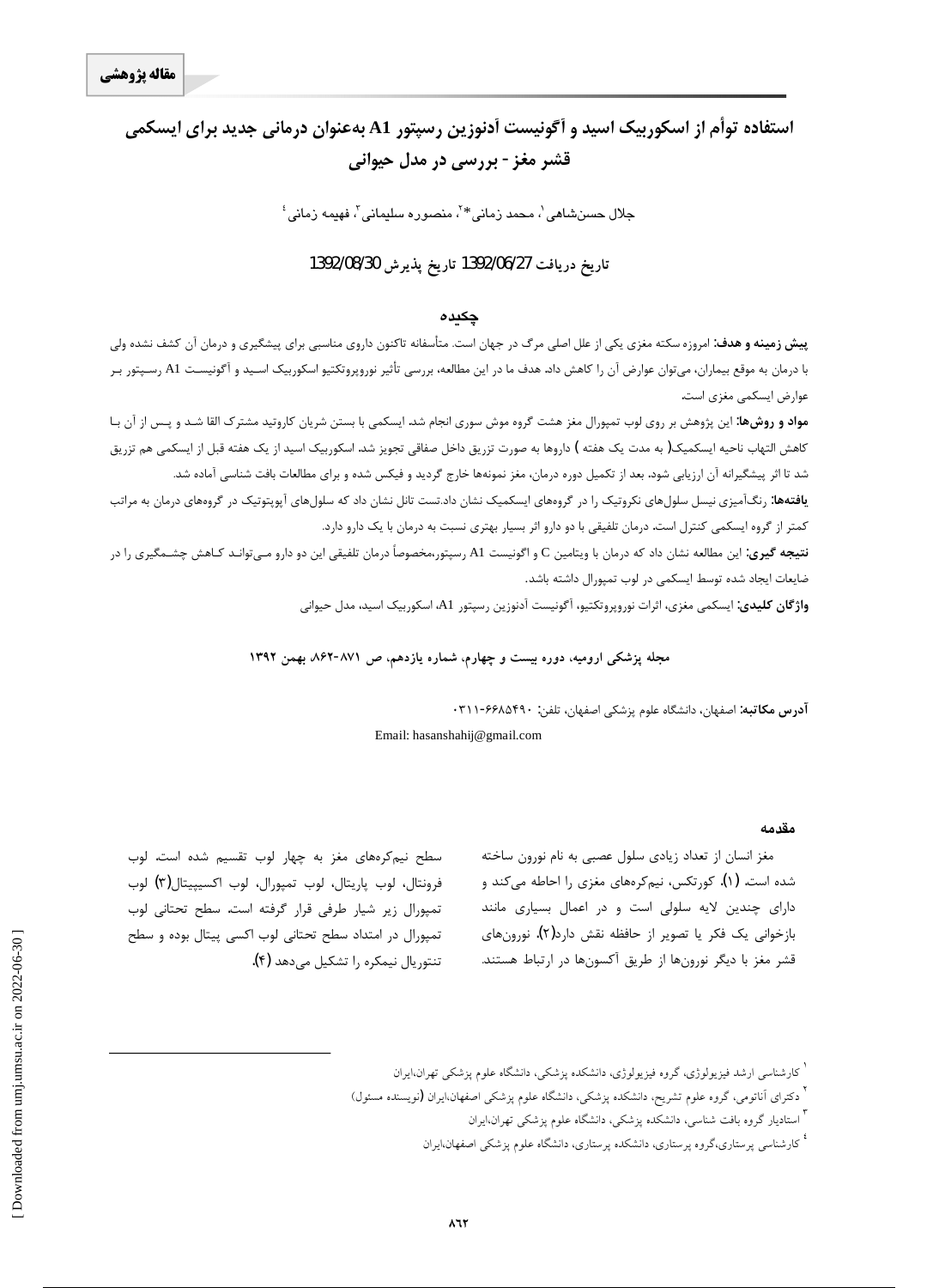به كاهش خون سانى به اندام يا ناحيهاى از بدن ایسکِمی میگویند که در پی این ضایعه مقدار اکسیژن و مواد مغذی در بافتها کاهش یافته و به دنبال آن معمولاً مرگ سلولی و اختلال در عملكرد آن قسمت مشاهده مىشود(۵-۵).

 $\overline{a}$ 

ایسکمی مغزی بهعنوان مهمترین نوع ایسکمی شناخته شده است. به کاهش میزان متابولیتهای مغزی در اثر کاهش جریان خون، ایسکمی مغزی میگویند که منجر به کاهش ذخیره اکسیژن در مغز و هايپوكسى مغزى مىشود.

در نتيجه سكته مغزى روى مىدهد و بافت مغز مىميرد(٩،٨). به دنبال اختلال در جريان خون مغزى و ايسكمى، تغيير در ارتباطات ساده بيوشيميايي و فيزيولوژيكي ايجاد مىشود. اين تغييرات شامل: كاهش عوامل پرانرژى، اسيدوز ناشى از توليد بیهوازی لاکتات و عدم جریان مجدد خون در اثر تورم آستروسیتها و فشار به عروق مغزی است(۱۰).

آسیبهای ریپرفیوژن به آسیبهایی میگویند که در اثر بازگشت مجدد خون به بافت پس از یک دوره ایسکمیک ایجاد میشود. زمانی که مقدار اکسیژن و مواد مغذی در بافت کاهش پیدا میکنند وضعیتی ایجاد میشود که در آن بازگشت جریان خون بجاى بازگشت فعاليت نرمال بافت، باعث التهاب و آسيبهاى شديدترى مىشود. اين آسيبها از طريق القاى استرس اكسيداتيو ايجاد ميشوند (١٢،١١). وقتى جريان خون به دنبال رفع عامل انسداد مجدداً بر قرار میگردد، جریان بازگشتی به بافتها باعث بازگشت اکسیژن به سلولها میشود که منجر به تهاجم اکسیژن به بافتها و آسیبهای ناشی از تولید و تهاجم رادیکالهای سوپرا اکسید میگردد که میتواند بر روی سلولها تأثیر گذاشته و باعث نکروز و آپوپتوز بافتی گردد. کاهش اثرات ایسکمی به مداخلات سریع پزشکی برای کاهش دادن وسعت نکروز و آپویتوز بستگی دارد. یکی از راههایی که به کمک آن میتوان، اثرات سوء ناشی از ایسکمی را در مغز کاهش داد استفاده از آنتی اکسیدانها است (۱۳-۱۵). ویتامین C پالمیتات در آمادهسازی آنتیاکسیدانهای تجاری مورد استفاده قرار میگیرد. این ویتامین محلول در آب است و در تمامی مایعات بدن وجود دارد. به همین دلیل یکی از خطوط دفاعی بدن است. ولی نمیتواند در بدن ذخیره شود، بنابراین باید به خور منظم و پیوسته میوه و سبزی مصرف کرد. نیاز روزانه آن ۶۰ میلی گرم است و نگهداری طولانی مدت در یخچال، یختن، گرمای هوا، نور و دخانيات باعث از بين رفتن اين ويتامين ميشوند.از اين رو افراد سیگاری به این ویتامین نیاز بیشتری دارند.همچنین شیر مادر نیز دارای مقادیری از ویتامین C میباشد و به همین جهت

زنان باردار باید مقدار بیشتری از این ویتامین مصرف کنند(۱۶). ویتامین C از جمله آنتی اکسیدانهای قوی و در دسترس است که با یک رژیم غذایی مناسب می توان میزان آن را در بدن در حد مورد نياز حفظ كرد. از منابع غذايي سرشار از ويتامين C مي توان به: انواع مركبات، فلفل سبز، سبزيجات برگ سبز، توت فرنگي و گوجه فرنگی اشاره کرد(۱۹-۱۷). رسپتور  $A_1$  از خانواده رسپتورهای پورینرژیک است که توزیع گستردهای در سراسر بدن دارد. این رسپتورهای گلیکوپروتئینی فعالیتهای زیادی را بر روی سلول انجام میدهند که از آن جمله میتوان به فعال کردن آدنوزین سیکلاز، فسفولیپاز c، جابهجایی سدیم و کلسیم و نیز اثر بر روی کانالهای کلسیم و کلر و پتاسیم اشاره کرد. یکی از عملکردهای مهم این رسپتور، افزایش مقاومت سلول در برابر انواع استرسهای محیطی است که به دنبال فعال شدن آن، مرگ برنامهریزی شده سلول یا آپوپتوز به تأخیر افتاده و به سلول فرصت ترمیم میدهد  $(\gamma - \gamma \gamma)$ 

هدف از این مطالعه برسی اثر حفاظتی آگونیست آدنوزین رسپتور و نیز اسکوربیک اسید و تلفیق آن دو بر روی نورونهای قشر تمپورال مغز در مواقع بروز ایسکمی است. ما به این علت نورونهای موجود در ناحیهی تمپورال را مورد بررسی قرار دادیم که از حساسیت فوقالعاده بالاتری در برابر هیپوکسی برخوردارند و در برابر تجمع راديكالهاى آزاد به دنبال عواملى مثل ايسكمى -ریپرفیوژن در این ناحیه فوقالعاده آسیب پذیرند.هدف از انجام این تحقيق برسى اثر حفاظتى آگونيست آدنوزين رسپتور و نيز اسکوربیک اسید و تلفیق آن دو بر روی نورونهای قشر تمپورال مغز در مواقع بروز ايسكمي و نهايتاً كاهش عوارض متعاقب آن بوده است.

در این مطالعه از CPA به عنوان آگونیست اختصاصی و از DPCPX به عنوان آنتاگونیست اختصاصی A1 رسپتور و از DMSO بهعنوان حلال آنها استفاده شد.

## مواد و روشها

حیوانات:

در این تحقیق از تعداد ۵۶ سر موش سوری نر بالغ نژاد-bulb Cبا وزن ۴۵-۴۰ گرم و با سن چهار هفته (موسسه رازی ایران) براى ايجاد مدل استاندارد ايسكمى گلوبال مغزى استفاده شد. موشها در یک اتاق مخصوص در دمای 1C  $1 \pm 2$  نگهداری میشدند(یا رطوبت  $10\%$  ± 50) و در یک سیکل ۲۴ ساعته که ۱۲ ساعت در نور و ١٢ ساعت در تاريكى قرار داشتند. حيوانها به آب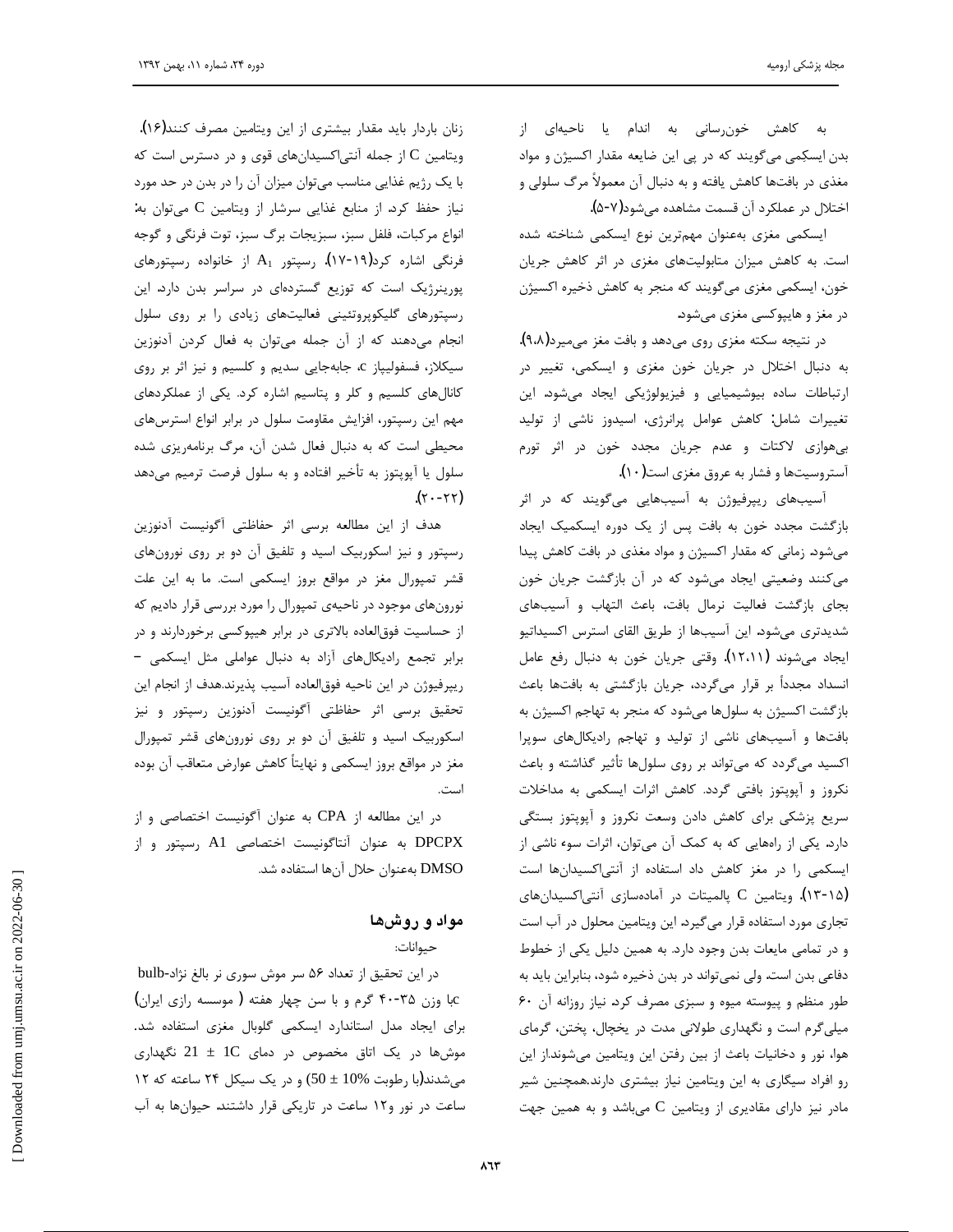لوله کشی و غذای مخصوص موش(شرکت خوراک دام پارس، کرج) دسترسی داشتند.در ضمن، بررسی بر اساس پروتکلها و دستورالعملهاى توصيه شده توسط انستيتو ملى بهداشت آمريكا برای نگهداری و استفاده از حیوانات آزمایشگاهی و راهکارهای علمی موجود در داخل کشور به انجام رسید.

- گروههای تحت بررسی:
- (n=7)Intact گروه) ۲- گروه کنترل ایسکمی.(n=7)

A<sub>1</sub> گروه ایسکمی که حامل آگونیست.A<sub>1</sub> رسپتور را دريافت كردند.(حامل أگونيست و أنتاگونيست  $(n=7)$ .(است) DMSO

۴- گروه درمان كه شامل پنج زير گروه است:

Pre treatment :AA كه از يک هفته قبل از ايسكمي اسکوربیک اسید دریافت کردند و پس از گذشت یک هفته از آیسکمی هم، روزانه و باز به مدت یک هفته اسید اسکوربیک را دريافت كردند (100mg/kg (n=7).

Post treatment :CPA که آگونیست 41رسیتور را از روز هفتم بعد از ایسکمی به مدت هفت روز دریافت کردند .(1mg/kg CPA. (n=7))

źŝ ƵƹLjƗ ƶĩ Pre& Post treatment: CPA+AA اسکوربیک اسید قبل و بعد از ایسکمی،آگونیست A1 رسپتور را هم بعد از ایسکمی دریافت کردند (n=7).

A1 كه آنتاگونيست A1 Tost treatment :DPCPX رسپتور را از روز هفتم بعد از ایسکمی به مدت ۷ روز دریافت . (2.25mg/kg DPCPX (n=7)) کر دند،

که علاوه بر Pre& Post treatment: DPCPX+AA A1 اسكوربيك اسيد قبل و بعد از ايسكمى، آنتاگونيست رسپتور را هم بعد از ایسکمی دریافت کردند (n=7). • اختصارات: AA: اسكوربيك اسيد. CPA: آگونيست ادنوزين رسپتور. DPCPX: آنتاگونيست ادنوزين رسپتور. CPA+AA: گروه تلفیق اسکوربیک اسید و آگونیست.

DPCPX+AA: گروه تلفيق اسكوربيك اسيد و آنتاكونيست.

● القای ایسکم*ی*:

(بتدا موش ها با کتامین(mg/kg) و زایلوزین (mg/kg) بیهوش شدند و بعد از آن ایسکمی با جراحی ناحیه قدامی- طرفی گردن با مشخص شدن غلاف کاروتید و سپس بستن شریان کاروتید مشترک توسط کلمپ میکروبولداگ به مدت ۱۵ دقیقه القا شد. تا یک هفته بعد از ایسکمی برای کاهش التهاب ناحیه ایسکمیک و به دلیل اینکه جذب این داروها در ناحیهی التهاب کم است هیچ دارویی تزریق نشد و بعد از گذشت یک هفته، مجدداً به مدت یک هفتهی دیگر داروها به صورت داخل صفاقی به گروههای درمان تزريق شد و سپس مغز موشها توسط پرفيوژن با پارافرمالدئید فیکس شد و نمونهها برای بررسی میکروسکوپی آماده شدند. برای مطالعات میکروسکوپی رنگآمیزی بافتی انجام شد که در این رنگآمیزی از رنگ کرزیل ویوله(نیسل) برای نشان دادن سلولهای نکروتیک و از تست تانل برای نشان دادن سلولهای آيويتوتيک استفاده شد.

پردازش آماری دادەها:

طرح کلی این تحقیق در قالب طرح کاملاً تصادفی Randomized Design Completely) وكليه اطلاعات ثبت شده در طول آزمايش بهوسيله آناليز واريانس يک طرفه one-way) به عنوان Post Hoc، جهت مقايسه LSD به عنوان Post Hoc، جهت مقايسه میانگینها مورد

تجزيه و تحليل قرار گرفت. اختلافات بين ميانگينها در تيمارهاى مختلف با سطح اطمينان P<٠/٠۵ تعيين گرديد. كليه عمليات مربوطه بهوسيله نرمافزار SPSS مورد سنجش قرار گرفت.

#### **ى**افتەھا

نتايج مورفولوژي بافتي و آناليز اطلاعات حاصل از رنگآميزي نيسل(كرزيل ويوله):

عکسهای حاصل از رنگآمیزی نیسل تراکم سلولهای سالم و نكروتيك را در گروههاى مختلف نشان مى دهد. اين سلول هاى نکروتیک در تصاویر مربوطه با هستههای نامنظم و رنگ گرفتگی شدید هسته توسط رنگ کرزیل ویوله (نیسل) دیده می شوند.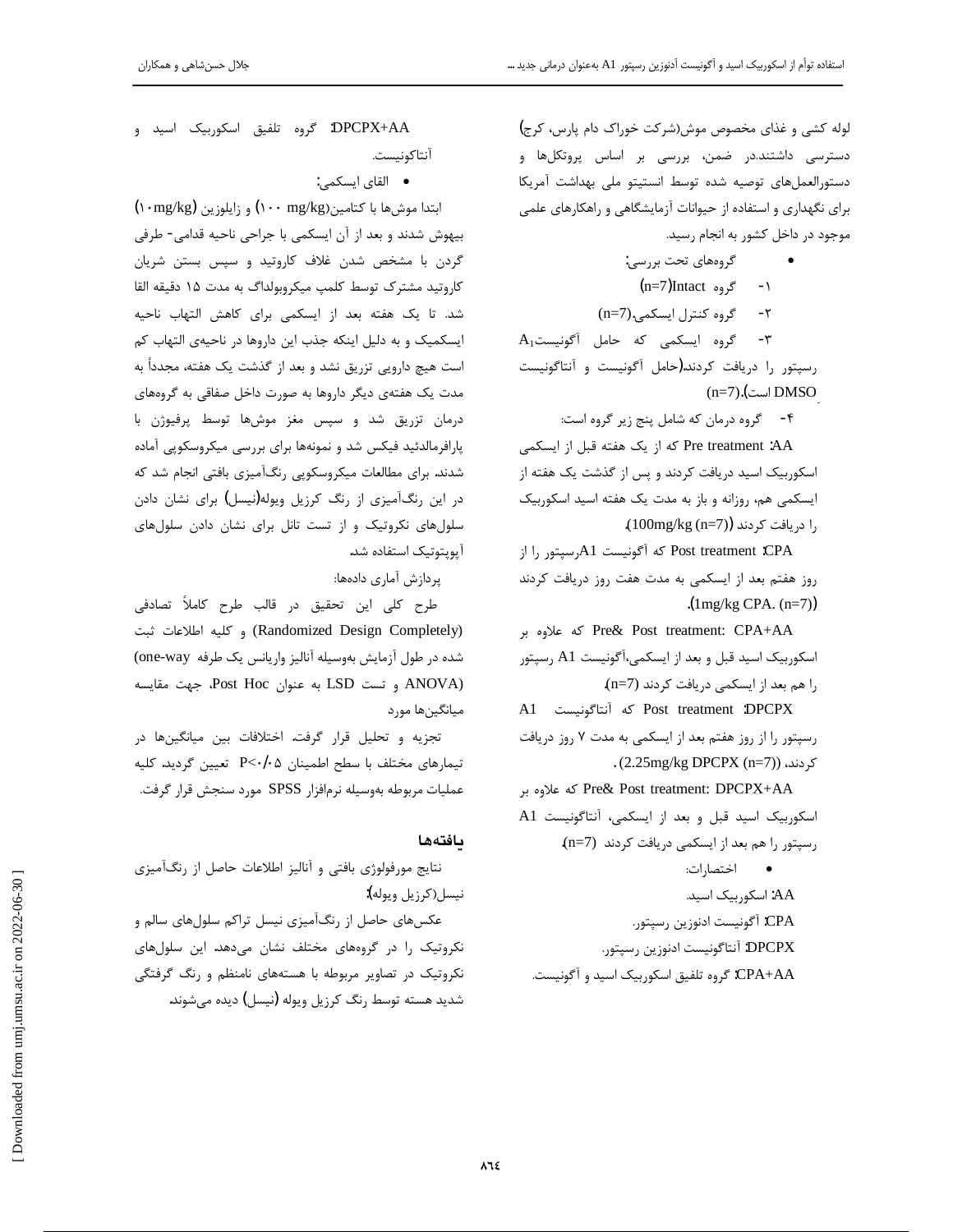

شكل شماره (۱):

A :رنگآمیزی نیسل در گروه Jintact(400x)هسته سلولها در این تصویر نشانگر سالم بودن تمامی سلولها است.

B: رنگ]میزی نیسل در گروه Ischemia (400x).هستههای تیره نشانگر سلولهای نکروتیک متعاقب ایسکمی است.

C: رنگ آمیزی نیسل در گروه DMSO (400x).تعداد سلولهای نکروتیک (تیره) نشانگر عدم اثر قابل توجه این ماده بر عوارض ایسکمی است. D: رنگآمیزی نیسل در گروه AA (400x)اسکوربیک اسید شمار سلولهای نکروتیک (تیره) را کاهش داده است و باعث حفظ تراکم سلولهای سالم (روشن) شده است.

E: رنگ1آمیزی نیسل در گروه CPA)(400x).آگونیست ادنوزین رسپتور باعث حفظ تراکم سلولی در لوب تمپورال و کاهش سلولهای نکروتیک (تیره) شده است.

F: رنگ آمیزی نیسل در گروه DPCPX (400x).آنتاگونیست ادنوزین رسپتور باعث مرگ شدید سلولی در ناحیه ایسکمیک شده است.

G: رنگآمیزی نیسل در گروه DPCPX+AA(400x)اسکوربیک اسید تا حدودی اثرات مخرب آنتاگونیست ادنوزین رسپتور را تعدیل کرده است.

H: رنگآمیزی نیسل در گروه CPA+AA (400x).تلفیق اسکوربیک اسید و آگونیست ادنوزین رسیتور شمار سلولهای نکروتیک (تیره) به شدت كاهش داده و تراكم سلولى ناحيه را حفظ كرده است.



**نمودار شماره (۱)**: مقایسه تراکم سلولهای سالم در لوب تمپورال مغز در گروههای تحت بررسی.شمار سلولهای گروه jintact و گروههای درمانی CPA,AA,CPA+AA با گروه ایسکمی تفاوت معنیداری نشان میدهد.DPCPX هم با گروه ایسکمی تفاوت معنیداری دارد که نشانگر تشديد عوارض ايسكمي با مصرف اين ماده است.\*\*(P<0.001) درمان تلفيقي نسبت به درمان مجزا با هر يک از داروها اختلاف معنی داری دارد (P<0.05).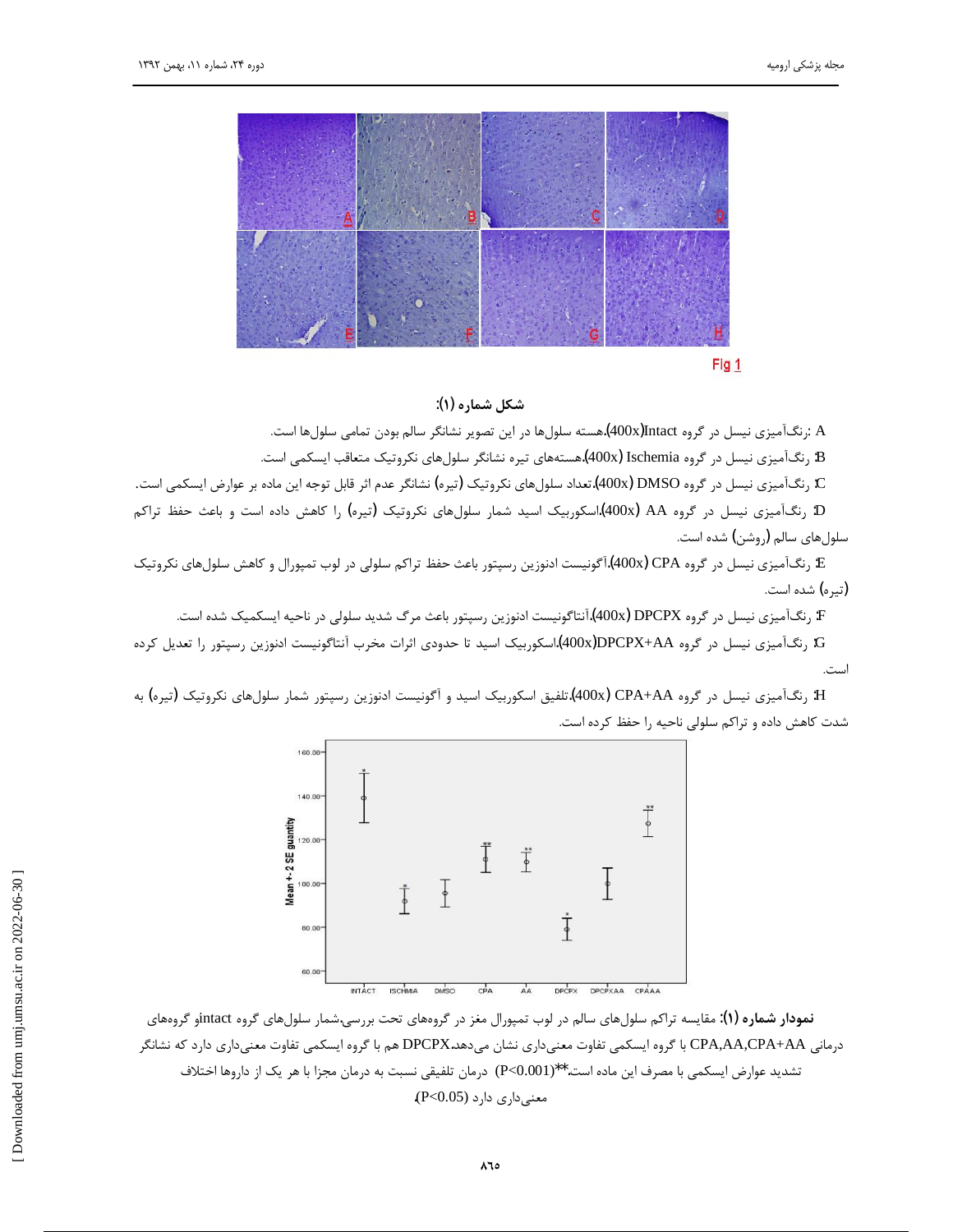رنگآمیزیهای بافتی با کرزیل ویوله نسبت سلولهای سالم به سلولهای نکروتیک را در مقاطع بافتی نشان داد. در گروههای درمانی(آگونیست، اسکوربیک اسید**)** سلول نکروتیک بهطور چشمگیری کمتر و تراکم نورونهای سالم بیشتر از گروه ایسکمی کنترل بود. سلول نکروتیک در گروهی که هر دو دارو را به صورت تلفيقى دريافت كرده بودند نسبت به دريافت داروها به صورت

جداگانه كمتر بود. استفاده از آنتاگونيست A1 رسپتور باعث مرگومیر شمار زیادتری از نورونها شد (حتی از گروه ایسکمیک هم سلول نکروتیک بیشتری دیده شد) و تراکم سلولی بهطور چشمگیری کاهش یافته بود. در گروه intact سلول نکروتیکی دیده نشد.

نتايج مورفولوژي بافتي و آناليز اطلاعات حاصل از تست تانل:



**:(ç) ƵŹŚưƃ ƪĪƃ**

H : کنترل مثبت. شمار بسیار زیاد سلول تانل مثبت در این گروه دیده میشود که به دلیل استفاده از Danes با تانل رنگ میشوند. (400x) Intact :B. سلول تانل مثبتی دیده نمی شود. (400x) C: ایسکمی. شمار زیاد سلولهای تانل مثبت در این گروه دیده میشود.(سلولهای پر رنگ) (400x) (400x) .تعداد كمى سلول تانل مثبت در اين گروه ديده مىشود. (400x) £: CPA. تعداد كمى سلول تانل مثبت در اين گروه ديده مىشود. (400x) (400x) .ŵƺƃƾƯƵŶƿŵƵƹźĭƲƿřŹŵŢŞŨƯƪƳŚţ ƽŚƷƩƺƬſŵŚƿŻŹŚưƃ .DMSO :F (400x) .ŵƺƃƾƯƵŶƿŵƵƹźĭƲƿřŹŵŢŞŨƯƪƳŚţ ƽŚƷƩƺƬſŵŚƿŻ ŹŚǀƀŝŹŚưƃ .DPCPX :G CPA+AA :H. شمار بسيار كمي سلول تانل مثبت در اين گروه ديده ميشود. (400x) DPCPX+AA :I. شمار سلول تانل مثبت در اين گروه هم زياد است. (400x)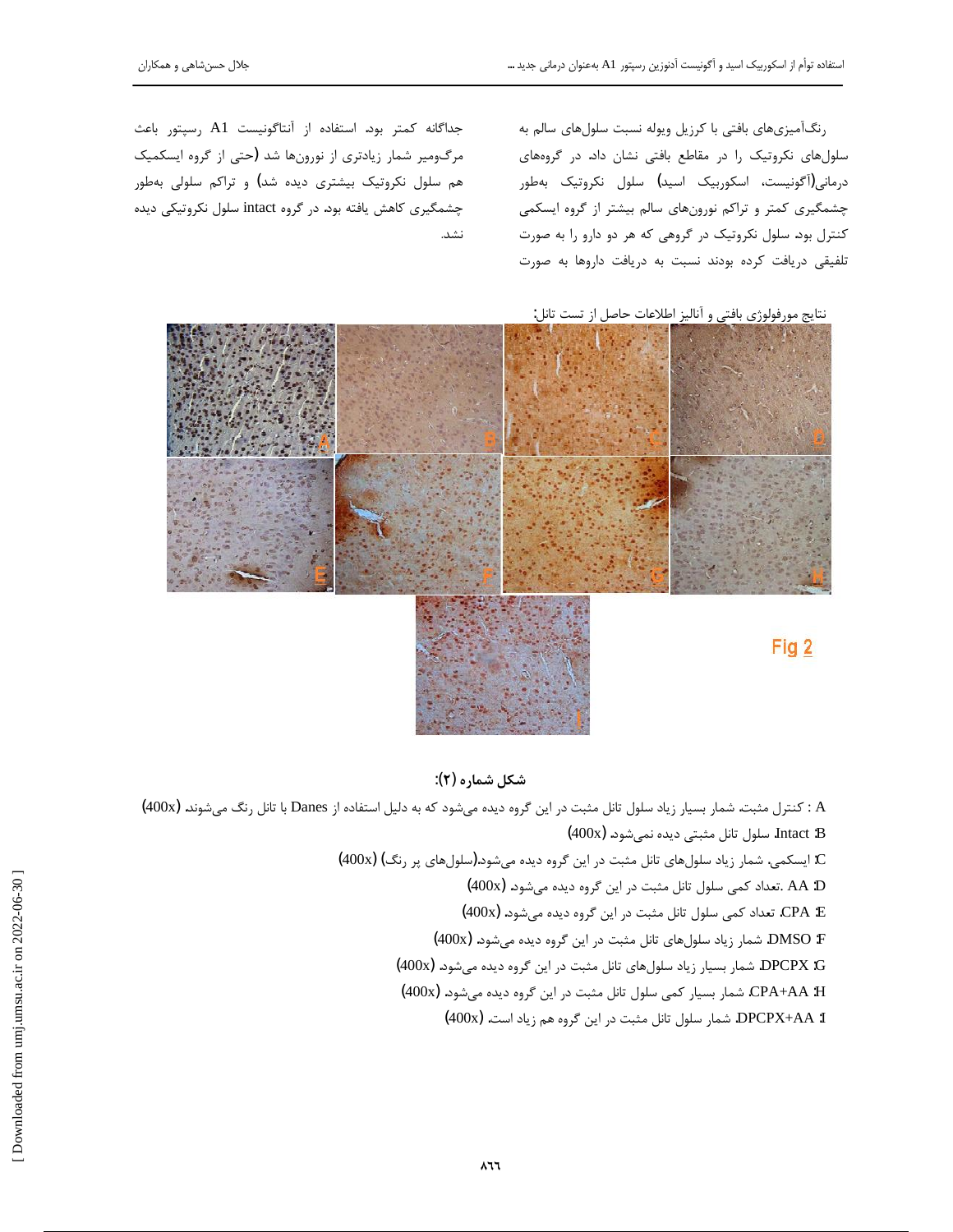

 $\overline{a}$ 

 $i$ **ذمودار شماره**  $(\Upsilon)$  مقایسه تراکم سلولهای آپوپتوتیک در لوب تمپورال در گروههای تحت بررسی با تست تانل، شمار این سلولها در گروه intactو گروههای درمانی با گروه ایسکمی کنترل تفاوت معنیداری دارد.\*\*(P<0.001).درمان تلفیقی نسبت به درمان مجزا با \* (P<0.05) هر یک از داروها اختلاف معنیداری دارد.

تصاویر مربوط به تست تانل سلولهای در حال آیویتوز را در گروههای تحت بررسی نشان میدهد. این نورونها در این تست با هستههای قهوهای پر رنگ و البته کوچک و گرد شناخته می شوند. این نورونها در گروههای درمان کمتر ولی در گروه ایسکمی کنترل به وفور ديده مي شوند. آنتاگونيست A1 رسپتور هم شمار اين نورونها را بسيار افزايش مى دهد.

در هر دو تست با استفاده از داروها شمار سلولهای در حال آپوپتوز و سلولهای نکروتیک کاهش قابل توجهی داشته است که نشان دهنده تأثير اين دو دارو در كاهش عوارض ايسكمي بوده است و مهمتر اینکه درمان ترکیبی این دو دارو با هم تأثیر بیشتری نسبت به درمان توسط این دو دارو به صورت جداگانه بود.

#### **يحث**

رادیکالهای آزاد بر اثر متابولیسم طبیعی و همچنین به دنبال تنشهای محیطی، در بدن تولید و تجمع مییابند. بدن برای حذف این رادیکالها از آنتی اکسیدانها استفاده میکند. هنگام بروز ايسكمي افزايش بالاي اين راديكالها را داريم (٢۴،٢٣).

محققین در مطالعهای نشان دادند که مدل ایسکمی گلوبال مغزی موجب نورودژنراسیون وسیع در مغزمی شود (۲۵). مطالعات Juhani Sivenius و همكارانش هم نشان داد كه ايسكمي گلوبال مغزی سبب مرگ نورونهای مغزی میگردد (۲۶). مدل ایسکمی

که در این تحقیق استفاده شد نیز نشان داد که بستن هردو کاروتید مشترک (CCO) به مدت ۱۵ دقیقه موجب مرگ سلولی گسترده در لوب تمپورال مغز میشود، به طوری که کاهش معنیداری در میانگین تعداد سلولهای سالم در کورتکس تمیورال در گروه ایسکمی کنترل و نیز گروه درمانی آنتاگونیست نسبت به سایر گروههای درمانی به وجود آمد.

مطالعات با کمک اتورادیوگرافی تجمع رسپتورهای A1 را در مغز نشان دادند و نقش نوروپروتکتیو آن در بیماریهای مخرب مغزی هم در سال ۲۰۰۷ تایید شد (۲۷). مطالعات قبلی نشان میدهند وقتی ایسکمی ایجاد میشود بیان این رسپتور در نورونهای مغز افزایش مییابد(۲۸). همچنین بیان شد که آگونیست رسیتور آدنوزین می تواند مانع مرگ نورونهای منطقه ایسکمیک در قشر مغز گردد و اثرات درمانی در برابر ایسکمی مغزی از خود نشان مے دھد(۲۹).

تزريق CPA بهعنوان أگونيست اختصاصي رسپتور آدنوزين نيز در این مطالعه اثر نوروپروتکتیو آن را بر روی نورونها، به خصوص نورونهای لوب تمپورال نشان داد.

مطالعات زيادى در زمينه نقش نوروپروتكتيو ويتامين C صورت گرفته و اثر حفاظتی آن حتی روی حیوانات دیابتی که دچار ایسکمی میشوند به اثبات رسیده است و نیز در مغز حیوانات تازه متولد شده نیز در هنگام هیپوکسی میتواند باعث کاهش مرگ و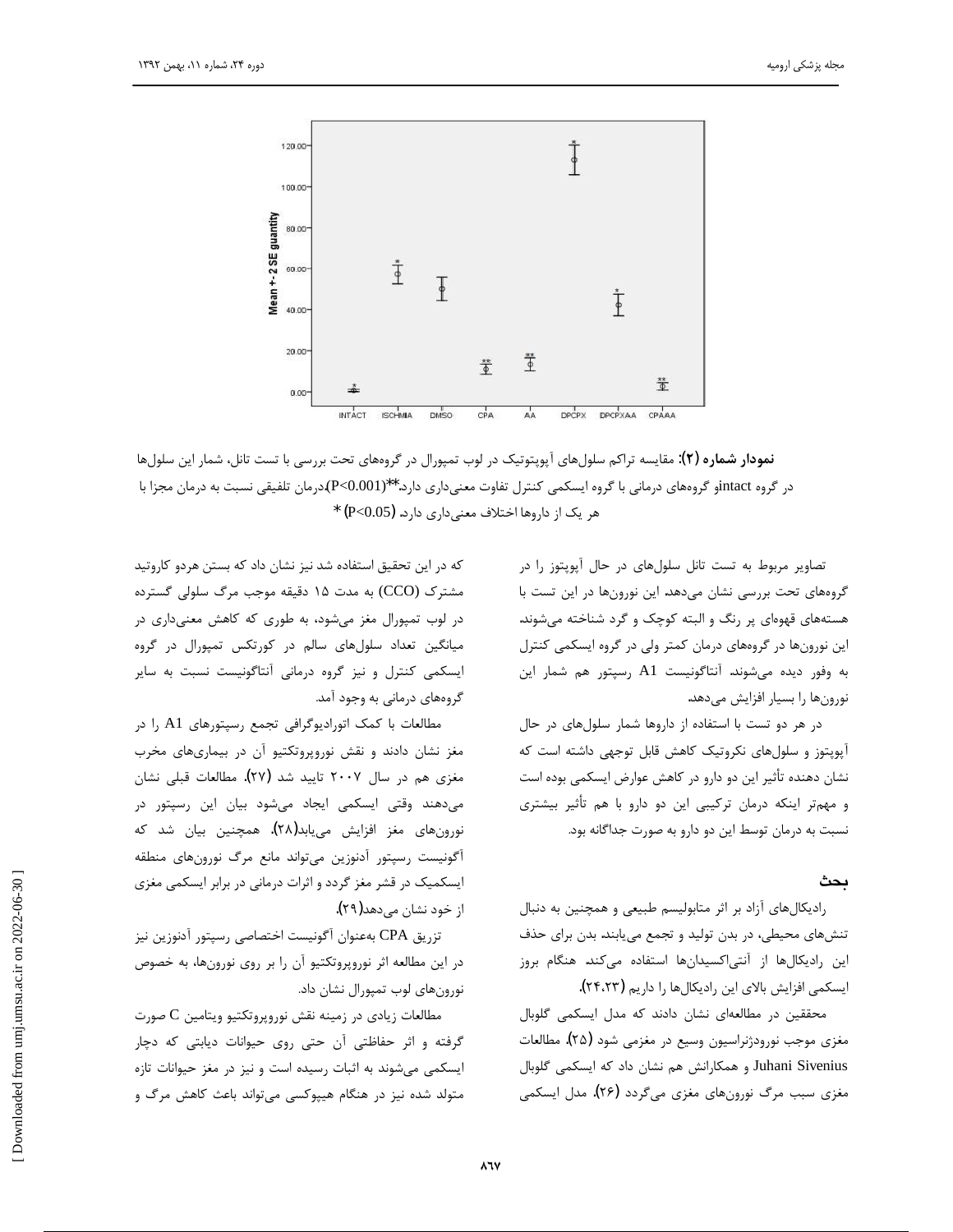میر نورونها شود. استفاده کافی از این آنتیاکسیدان در رژیم غذایی میتواند ذخیره مناسبی از آن را برای شرایط بحرانی در کبد فراهم آورد، میزان این ذخیره می تواند از ۱۵۰ تا ۴۰۰ میکروگرم در هر گرم بافت كبد متغير باشد (٣٠).

در این مطالعه با تزریق آسکوربیک اسید قبل از القای ایسکمی نقش پیشگیرانه این آنتی|کسیدان در برابر عوارض ایسکمی و تأثیر درمانی آن بعد از القای ایسکمی مورد بررسی قرار گرفت. مشخص شد که در گروه تحت درمان با آن مرگ و میر نورونی نسبت به گروه ایسکمی کنترل کاهش محسوسی دارد.

در این مطالعه ما با استفاده از رنگآمیزی بافتی نیسل و تست تانل سعی کردیم تا کلیه نتایج بدست آمده را از همه زوایا مورد بررسی قرار دهیم و بتوانیم دادههای مربوط به هر تست را با سایر دادەها مقايسه كنيم تا از صحت آن اطمينان حاصل كنيم. د<sub>ا</sub> رنگآمیزی نیسل کاهش سلولهای نکروتیک در گروههای درمانی دیده شد و تست تانل این کاهش را در مورد سلولهای آیویتوتیک اثبات کرد. در مجموع آنالیز دادههای بدست آمده از تستهای این C مطالعه نشان داد که استفاده از آنتی|کسیدانهایی مثل ویتامین به صورت یک عامل پیشگیرانه و نیز یک عامل درمانی می تواند با کاهش آسیبهای ناشی از رادیکالهای آزاد در شرایط استرس;ا، آسیبهای وارده به نورونها را کاهش و در نتیجه بقای نورونهای لوب تمپورال مغز افزایش دهد. چون این ویتامین در مرکبات و سبزیها به مقدار فراوانی یافت میشود و برای اکثر افراد قابل دسترس میباشد لذا میتوان از آن به راحتی در گروههای در معرض خطر استفاده كرد. با برنامه غذايي مناسب ذخيرهاي كافي از آن را برای مواقع ضروری در بدن ایجاد کرد. فعال کردن آدنوزین رسپتورهای غشای این نورونها نیز مانع شروع آپوپتوز سلولی

- 3. Noroozian M, Lotfi J, Ghassemzadeh H. Academic achievementand learning abilities in left handers: guilt or gift Cortex 2002;38(5):779-85.
- 4. Knake S, Haag A, Hamer HM, Dittmer C, Bien S, Oertel WH, et al. Language lateralization in patients with temporal lobe epilepsy: a comparison of functional transcranial Doppler sonography and the Wada test. Neuroimage 2003;19(3):1228–32.
- 5. Ragusa M, Vannucci J, Cagini L. Left main bronchus resection and reconstruction. A single

C میشود(که عمدتاً با فعالیتهای خانواده کاسپازها و سیتوکروم میتوکندری در ارتباط است). نورون در این حالت فرصت کافی برای ترمیم غشاء و ساختارهای آسیب دیده را بدست میآورند. مجدداً میتوانند فعالیت طبیعی خود را از سر گیرند. با توجه به تستهای انجام شده مشخص شد که استفاده از این دو ماده به صورت تلفیقی اثرات مطلوب ترى را نسبت به مصرف هر دارو به تنهايى دارد بطوريكه هر يك از داروها با اثر متفاوت خود قسمتي از ضايعه را تعدیل میکند. هنگامی که میزان مواد مخرب در اطراف سلولهای آسیب دیده زیاد باشد و میزان آنتی|کسیدانها برای خنثی سازی آن كافي نباشد و آسيبي به اجزاي نورونها وارد آيد، آگونيست A1 رسیتور مانع شروع فرآیندهای شروع کننده آیویتوز شده و زمان لازم برای ترمیم را در اختیار نورون قرار میدهد. روی هم رفته مصرف این دو دارو به طور همزمان، کاهش مرگ و میر نورونها به طور چشمگیر شده است که نتیجه آن کاهش عوارض متعاقب ایسکمی خواهد بود.

# **نتى**حە گىر ي

استفاده از ويتامين C در رژيم غذايي علاوه بر تأمين مقدار مورد نیاز روزانه باعث ذخیره این ماده در بدن میشود. در هنگام بروز ایسکمی مغزی این ذخیره میتواند اثرات سوء ایسکمی را کاهش دهد. استفاده از این ماده بعد از بروز ایسکمی باعث کاهش تخريب نورونها مىشود.آگونيست آدنوزين رسپتور مىتواند بهعنوان یک داروی ارزشمند در کاهش عوارض ایسکمی مغزی مورد استفاده قرار گیرد. مهمتر اینکه هنگام بروز ایسکمی با استفاده تلفیقی از این دو دارو میتوان وسعت ناحیهی ایسکمیک را به شدت کاهش داد و در نتیجه عوارض بعدی به طور وسیع کاهش می یابد.

#### **References:**

- 1. Bedard A-C, Nichols S, Barbosa JA, Schachar R, Logan GD, Tannock R. The development of selective inhibitory control across the life span. Dev Neuropsychol 2002;21(1):93–111.
- 2. Silva-Gomez AB, Rojas D, Juarez I, Flores G. Decreased dendritic spine densety on prefrontal cortical and hippocampal pyramidal neurons in postweaning social isolation rats. Brain Res 2003; 983: 128-13.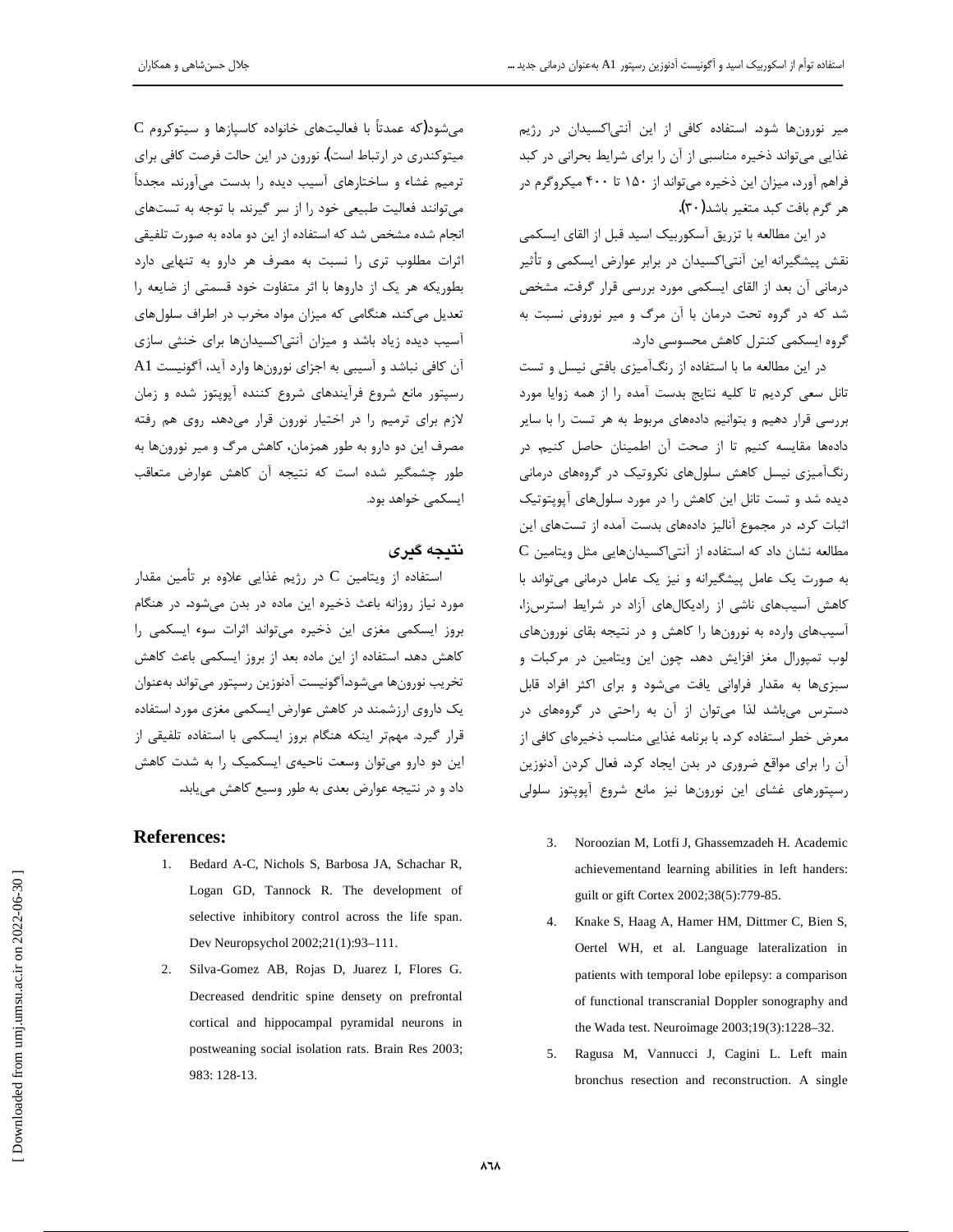institution experience. J Cardiothorac Surg 2012;7:29.

- Hadjinikolaou L. Kotidis K. Galinanes M. 6. Relationship between reduced elasticity of extra cardiac vessels and left main stem coronary artery disease. Eur Heart J 2004; 25: 508-13.
- Bernard SA, Gray TW, Buist MD, Jones BM, Silvester W, Gutteridge G, et al. Treatment of comatose survivors of out-of-hospital cardiac arrest with induced hypothermia. N Engl J Med 2002;346(8):557-63.
- $8<sup>1</sup>$ Nussmeier NA. A review of risk factors for adverse neurologic outcome after cardiac surgery.J Extra Corpor Technol 2002;34:4-10
- Wityk RJ, Goldsborough MA, Hillis A,  $\mathbf{Q}$ Beauchamp N, Barker PB, Borowicz LM Jr, et al. Diffusion- and perfusion-weighted brain magnetic resonance imaging in patients with neurologic complications after cardiac surgery. Arch Neurol 2001;58(4):571-6.
- 10. Doyle KP, Simon RP, Stenzel-Poore MP. Mechanisms of ischemic brain damage. Neuropharmacology 2008;55(3):310-8.
- 11. Huang L, Chen N, Ge M, Zhu Y, Guan S, Wang J-H. Ca2+ and acidosis synergistically lead to the dysfunction of cortical GABAergic neurons during ischemia. Biochem Biophys Res Commun 2010:394(3):709-14.
- 12. Simonová Z, Sterbová K, Brozek G, Komárek V, Syková E. Postnatal hypobaric hypoxia in rats impairs water maze learning and the morphology of neurones and macroglia in cortex and hippocampus. Behav Brain Res 2003;141(2):195-205.
- 13. Ge P, Zhao J, Li S, Ding Y, Yang F, Luo Y. Inhalation of hydrogen gas attenuates cognitive impairment in transient cerebral ischemia via

inhibition of oxidative stress. Neurol Res 2012;34(2):187-94.

- 14. Smith ML, Auer RN, Siesjö BK. The density and distribution of ischemic brain injury in the rat following 2-10 min of forebrain ischemia. Acta Neuropathol 1984;64(4):319-32.
- 15. Elzawahry H, Hernandez-Frau PE. Reperfusion Injury in Stroke. 2013 [cited 2014 Jan 11]; Available  $from$ http://emedicine.medscape.com/article/1162437overview
- 16. Frei B, Trabe MG. The new US Dietary Reference Intakes for vitamins C and E. Redox Rep  $2001;6(1):5-9.$
- 17. Iwata N, Okazaki M, Kamiuchi S, Hibino Y. Protective Effects of Oral Administrated Ascorbic Acid against Oxidative Stress and Neuronal Damage after Cerebral Ischemia/Reperfusion in Diabetic Rats. J Health Sci 2010;56(1):20-30.
- 18. Iwata N, Okazaki M, Kamiuchi S, Hibino Y. Protective Effects of Oral Administrated Ascorbic Acid against Oxidative Stress and Neuronal Damage after Cerebral Ischemia/Reperfusion in Diabetic Rats. J Health Sci 2010;56(1):20-30.
- 19. Miura S, Ishida-Nakajima W, Ishida A, Kawamura M, Ohmura A, Oguma R, et al. Ascorbic acid protects the newborn rat brain from hypoxicischemia. Brain Dev 2009;31(4):307-17.
- 20. Yang J-N, Chen J-F, Fredholm BB. Physiological roles of A1 and A2A adenosine receptors in regulating heart rate, body temperature, and locomotion as revealed using knockout mice and caffeine. Am J Physiol Heart Circ Physiol 2009;296(4):H1141-H1149.
- 21. Stone TW, Forrest CM, Mackay GM, Stoy N, Darlington LG. Tryptophan, adenosine. neurodegeneration and neuroprotection. Metab Brain Dis 2007;22(3-4):337-52.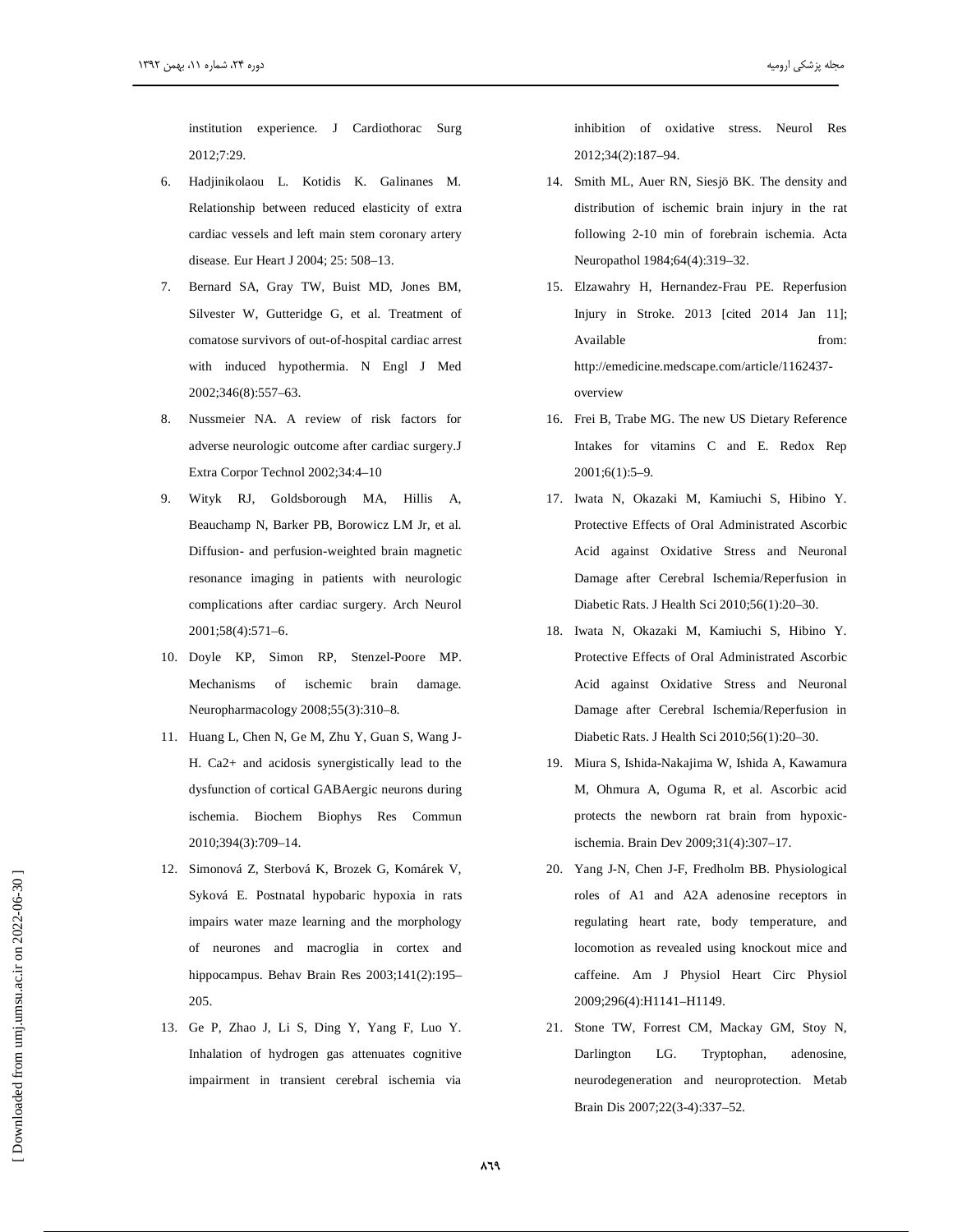- 22. Liu AMF, Wong YH. G16-mediated activation of nuclear factor kappaB by the adenosine A1 receptor involves c-Src, protein kinase C, and ERK signaling. J Biol Chem 2004;279(51):53196-204.
- 23. Henshall DC. Apoptosis signalling pathways in seizure-induced neuronal death and epilepsy. Biochem Soc Trans 2007;35(Pt 2):421-3.
- 24. Traystman RJ, Kirsch JR, Koehler RC. Oxygen radical mechanisms of brain injury following ischemia and reperfusion. J Appl Physiol 1991;71(4):1185-95.
- 25. Henrich-Noack P, Krautwald K, Reymann KG, Wetzel W. Effects of transient global ischaemia on freezing behaviour and activity in a contextdependent fear conditioning task--implications for memory investigations. **Brain** Res Bull 2011;85(6):346-53.
- 26. Pamenter ME, Ali SS, Tang Q, Finley JC, Gu XQ, Dugan LL, et al. An in vitro ischemic penumbral mimic perfusate increases NADPH oxidasemediated superoxide production in cultured

hippocampal neurons. Brain Res 2012;1452:165-72.

- 27. Dai Q-X, Wang L-L, Chao J. [Effects of injecting adenosine A1 receptor agonist into baihui (GV20) on the cerebral cortex in ischemia/reperfusion injury model rats]. Zhongguo Zhong Xi Yi Jie He Za Zhi 2012;32(3):390-3.
- 28. Ordonez AN, Jessick VJ, Clayton CE, Ashley MD, Thompson SJ, Simon RP, et al. Rapid ischemic tolerance induced by adenosine preconditioning results in Bcl-2 interacting mediator of cell death (Bim) degradation by the proteasome. Int J Physiol Pathophysiol Pharmacol 2010;2(1):36-44.
- 29. Boison D, Shen H-Y. Adenosine kinase is a new therapeutic target to prevent ischemic neuronal death. Open Drug Discov J 2010;2(3):108-18.
- 30. Ekici F, Ozyurt B, Erdogan H. The combination of vitamin D<sub>3</sub> and dehydroascorbic acid administration attenuates brain damage in focal ischemia. Neurol Sci 2009;30(3):207-12.